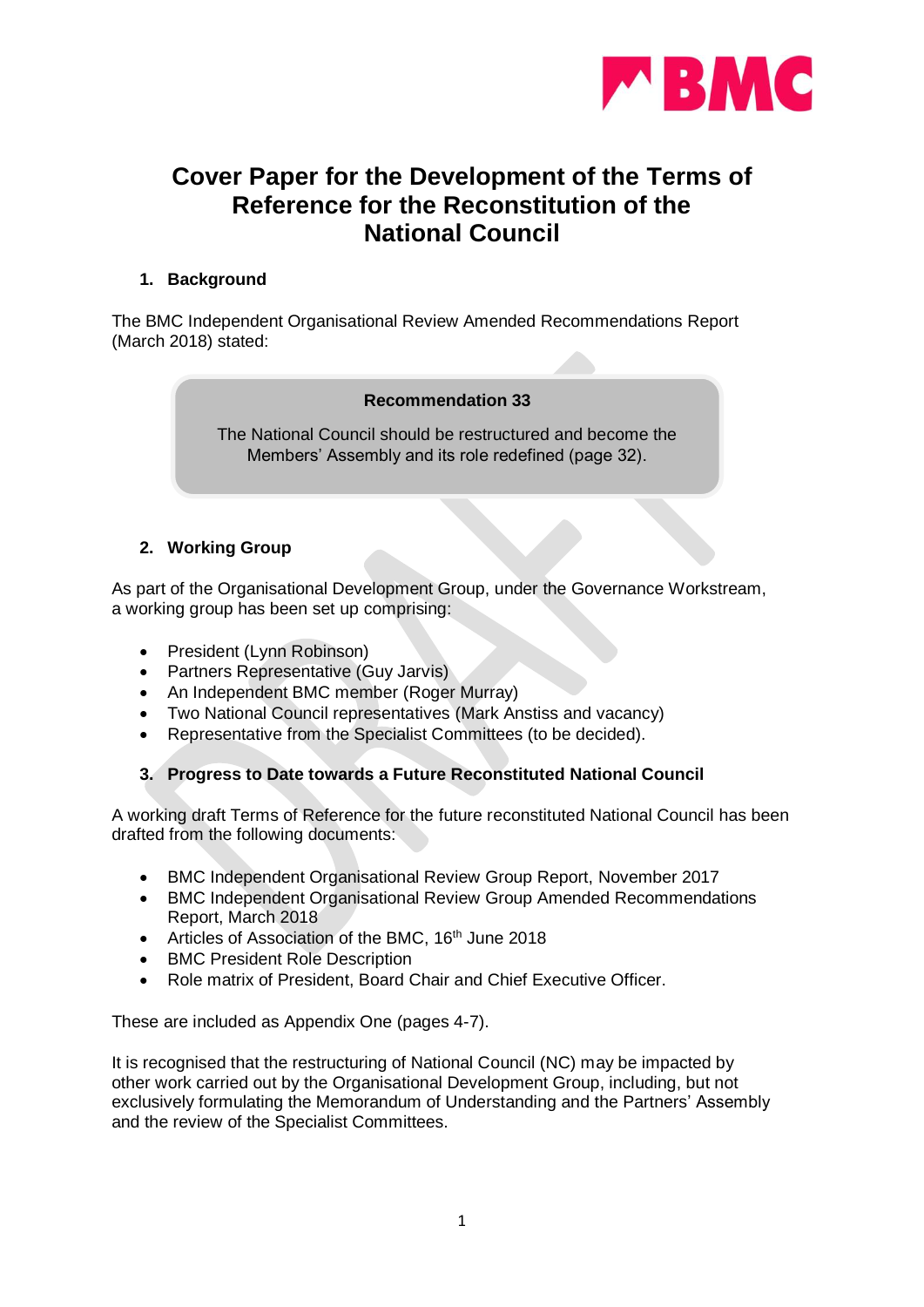

## **4. Current (Interim) National Council**

It is recognised that it will take time to transition from the National Council in its current state to the proposed Future State as defined in Appendix One. The complete transition may take up to 2 years, although the intent is that National Council and the Board reach agreement on the future Terms of Reference, constitution, and transition plan for the National Council in time for the members to approve the transition at the 2019 AGM.

Consequently, and in order to ensure that the current state of the National Council is consistent with the current BMC Articles of Association, and its role, there is a Terms of Reference document covering the National Council in its present interim state (Appendix Two, pages 8-11).

#### **5. Next Steps**

The Working Group would like feedback on the "Future State Reconstituted National Council" as drafted and included as Appendix One.

The document builds upon the work referenced in Section 3, and the rationale put forward by the ORG for such changes. They also recognise the governance changes already agreed at the 2018 AGM leading to a requirement for the National Council to change in order to be effective within the BMC's updated governance structure.

Within this context, the questions listed below in 5.1 are meant to act as a framework for this feedback, but they are not meant to be a definitive list.

5.1 Suggested questions (with notes):

#### **a) Number of locally elected (Area) representatives – one or two?**

**NB:** There are a number of reasons for reducing the local area votes from two, to one, each. This is in order to help ensure that the Group is representative of the BMC's members, locally and nationally, and also its work. Two representatives would be voted to be able to represent their area, and both could attend NC meetings, however they would only be entitled to one vote per area. To balance this, and support wider representation, there will also be four independent member representatives appointed to represent the members nationally.

#### **b) Should the Chair / representative of each BMC specialist committee be on the Group?**

**NB:** Under the Articles of Association, the Specialist Committees (membership volunteers), who carry out key parts of the BMC's work vital to members, now report to the Board. Therefore, giving the Specialist Committees a position on the Group was considered necessary to balance this. A review of the Specialist Committees, and working groups, is being undertaken as part of the ODG work.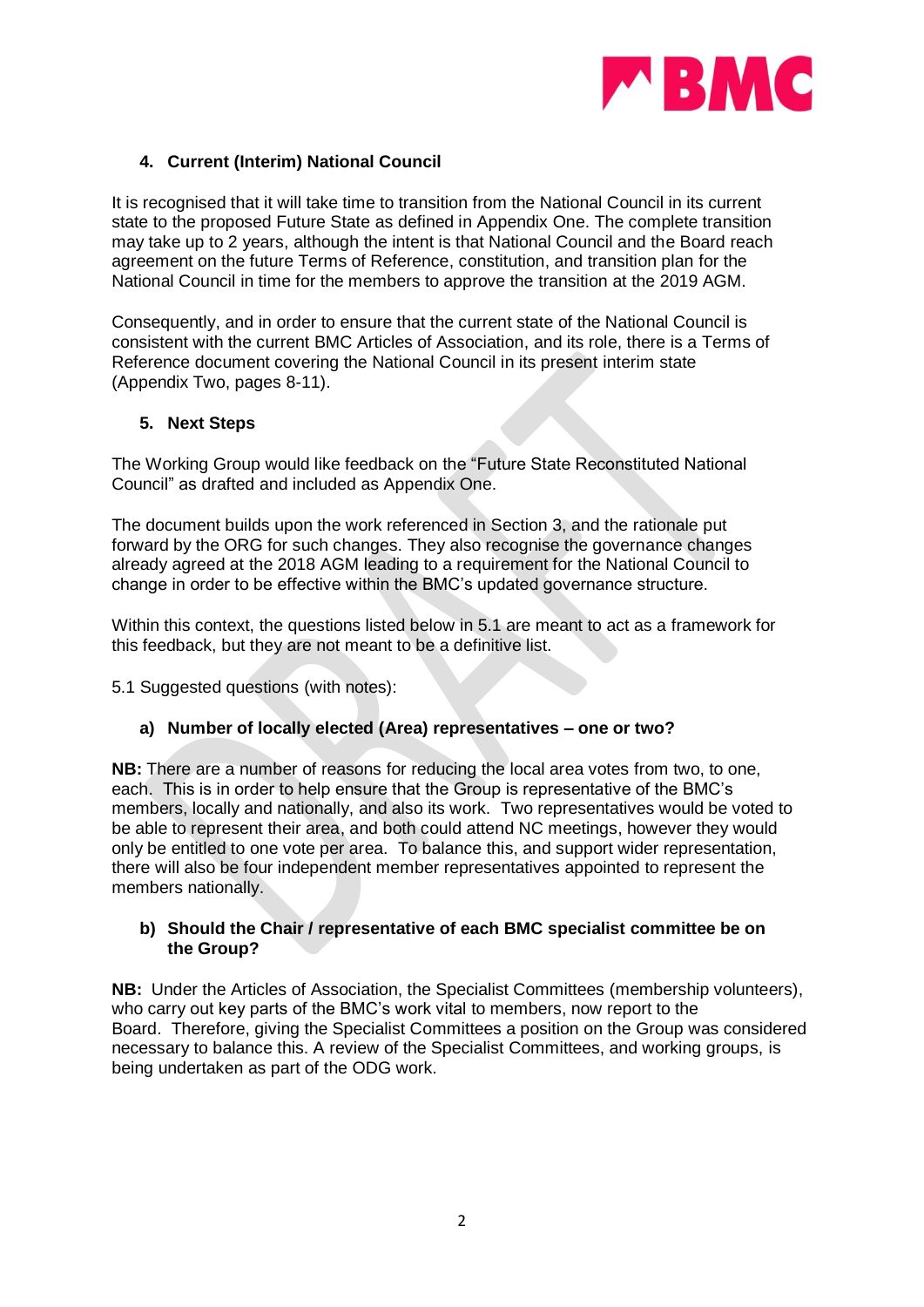

#### **c) Should the Partners organisations be represented on the Group – yes or no – if yes – who and how?**

**NB:** Given the key relationship with Partners, the ORG recommended the Partners be represented as a key channel to keep the Group informed about the work the BMC is doing with Partners and enable it to have the necessary representation to hold the Board to account effectively.

#### **d) Name of the Group**

**NB:** Given the significance of the governance changes, the rationale to rename the National Council to the Member's Assembly is to symbolise this, modernise the name, and better reflect the nature of the Group.

Following your feedback, the Working Group will then analyse, cross reference with the draft Terms of Reference, and then amend the paper as appropriate. The amended version of this paper will then be presented to the March 2019 AGM.

#### **6. Actions for Area Meetings, National Council, Specialist Committees and Partners**

- 6.1 For the local area AGMs that are being held in November 2018, election to positions should continue as before (ie two National Council area representatives) as the council is in a transition phase.
- 6.2 Review the working draft Terms of Reference as included as Appendix One.
- 6.3 Provide feedback to the Working Group using the questions in 5.1 as a framework for discussion.
- 6.4 Aim for a working deadline of 1<sup>st</sup> December 2018.

#### **Lynn Robinson**

President and Chair of the National Council Reconstitution Working Group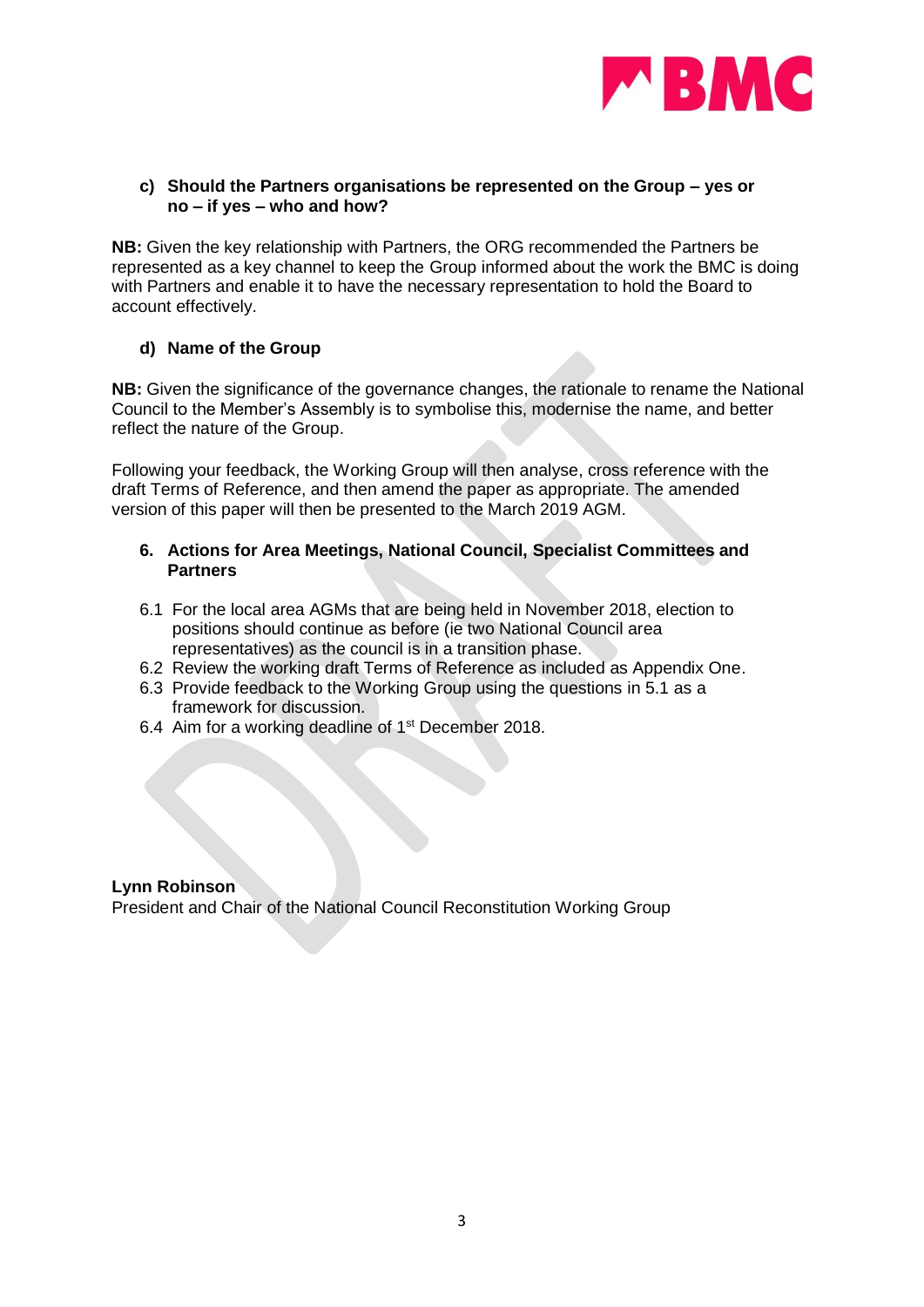

**Appendix One**

# **Working Draft**

# **Proposed Terms of Reference for the Reconstitution of the**

# **National Council – Future State**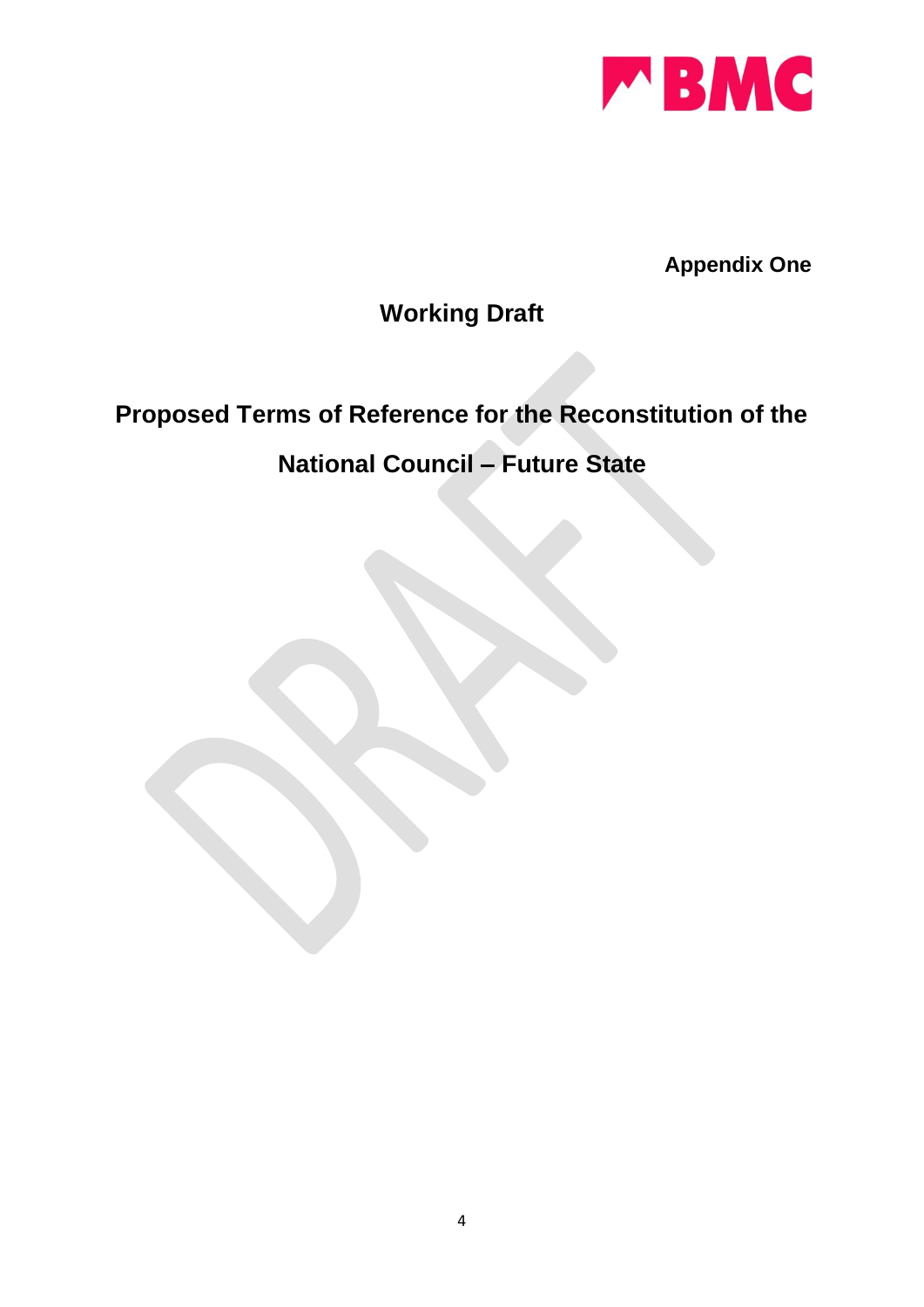

#### **Working Draft Terms of Reference**

- **1. Name of group:** Members' Assembly
- **2. Date Terms of Reference Written:** October 2018
- **3. Date to be Reviewed:** In the absence of any requirements to update, then these Terms of Reference will be reviewed, and if necessary updated, every three-years.

#### **4. Purpose of the Members' Assembly**

- 4.1 To represent the BMC Members to the BMC Board of Directors.
- 4.2 To consult with and constructively challenge the Board on behalf of the Members.
- 4.3 To hold the Board to account on behalf of the Members.
- 4.4 To be consulted upon decisions made by the Board and / or make determinations in relation to termination of membership.
- 4.5 To provide an intermediary forum between the Board and the Members, contributing to ensuring effective communications between the Board and the Membership.
- 4.6 To provide approval of and be consulted upon as the case may be, in regard to the Reserved Matters as stated in the Articles of Association (16<sup>th</sup> June 2018).
- 4.7 To appoint up to three Directors, subject to the approval of the Voting Members at the next General Meeting, to represent the Members Assembly on the Board.
- 4.8 To make appointments to fill any vacancies in the Elected Officers until the next General Meeting.
- 4.9 Under normal circumstances the Members' Assembly will be consulted with in relation to resolutions put forward to a General Meeting.
- 4.10 Under exceptional circumstances the Members' Assembly can call a General Meeting subject to the procedure set out in the Articles (12.2, June 2018).
- 4.11 To carry out any other functions, as delegated by the Board.

#### **5. Chair**

- 5.1 The Chair shall be the elected BMC President.
- 5.2 If at any meeting the Chair is not present within 10 minutes after the appointed starting time, the members present may choose one of their number to be chair of the meeting.

#### **6. Membership**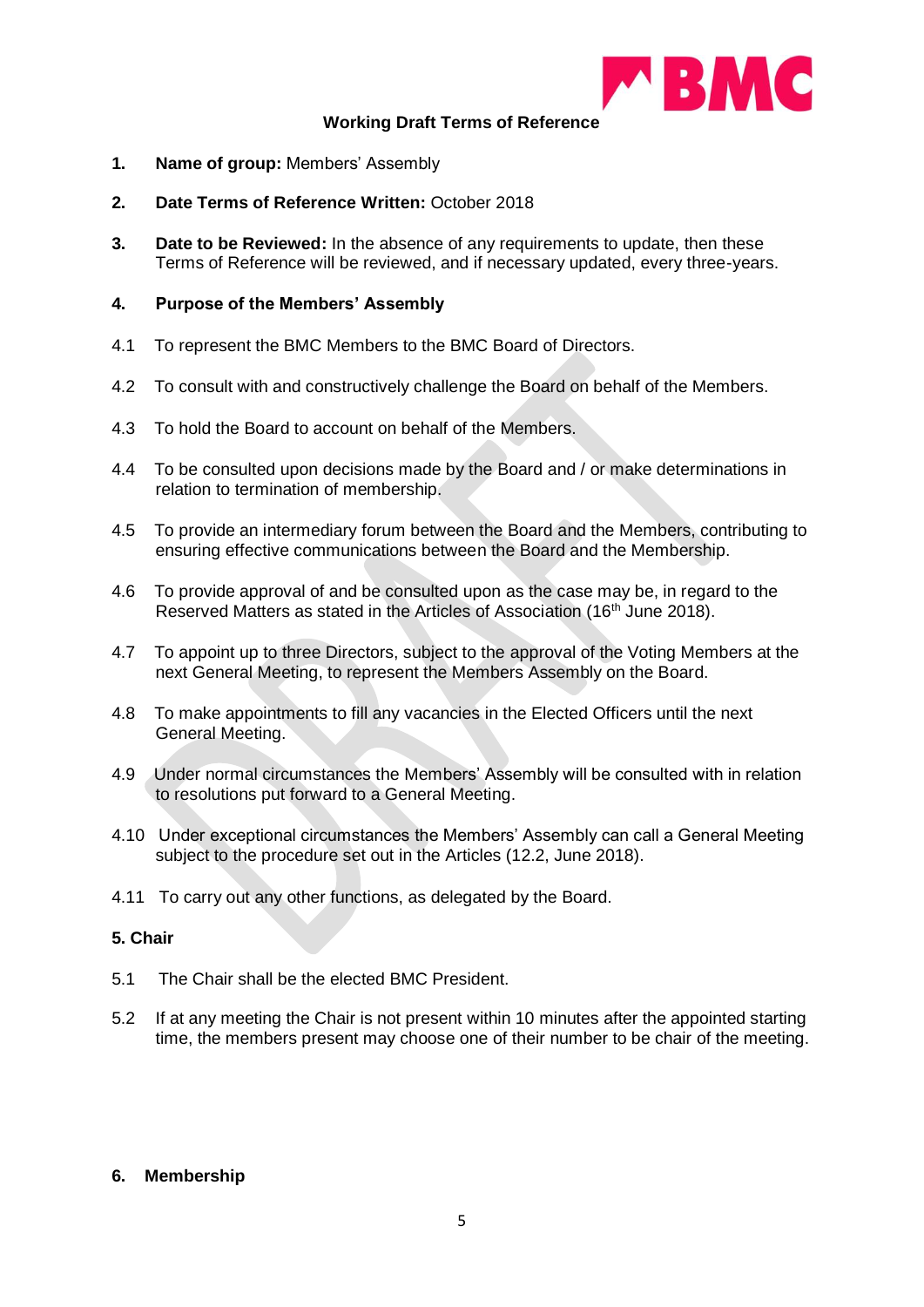

It is expected that the Members' Assembly will consist of members that are representative of the diversity and interests of the wider BMC membership. This to include:

- President of the BMC (chair)
- One representative voted by their Local Area (with another voted member to act as an alternate)
- Chairs (or their alternate) of the Specialist Committees
- Four Independent members elected by the members at the AGM based on specific skills, knowledge and experience the Member's Assembly require.
- Chair (or their alternate) of the Partners' Assembly
- A staff member to act as the secretariat (non-voting).

## **7. Length of Term**

- 7.1 The length of term of members shall be three-years, which can be extended once to a maximum of 6 years.
- 7.2 To ensure continuity wherever possible members should ensure that their succession planning avoids more than 50% of the Members' Assembly membership being changed in any one year.

#### **8. Accountability**

- 8.1 The President will produce a summary of each Members' Assembly that will be published on the BMC's website and notification of its publication sent to all Members.
- 8.2 All members of the Assembly will provide feedback to the appropriate body / interest group that they are representing into and from the Assembly.

#### **9. Quorum**

The quorum for Members' Assembly meetings shall be not less than twelve members including:

- At least five members representing local areas
- At least five members from Specialist Committees
- At least two Independent members.

#### **10. Review**

10.1 The Members Assembly shall undertake a three yearly review:

- Of its relationship to the Board and its effectiveness in holding it to account
- To ensure the voice of the member is heard and consulted on in relation to the BMC's policy and strategic direction.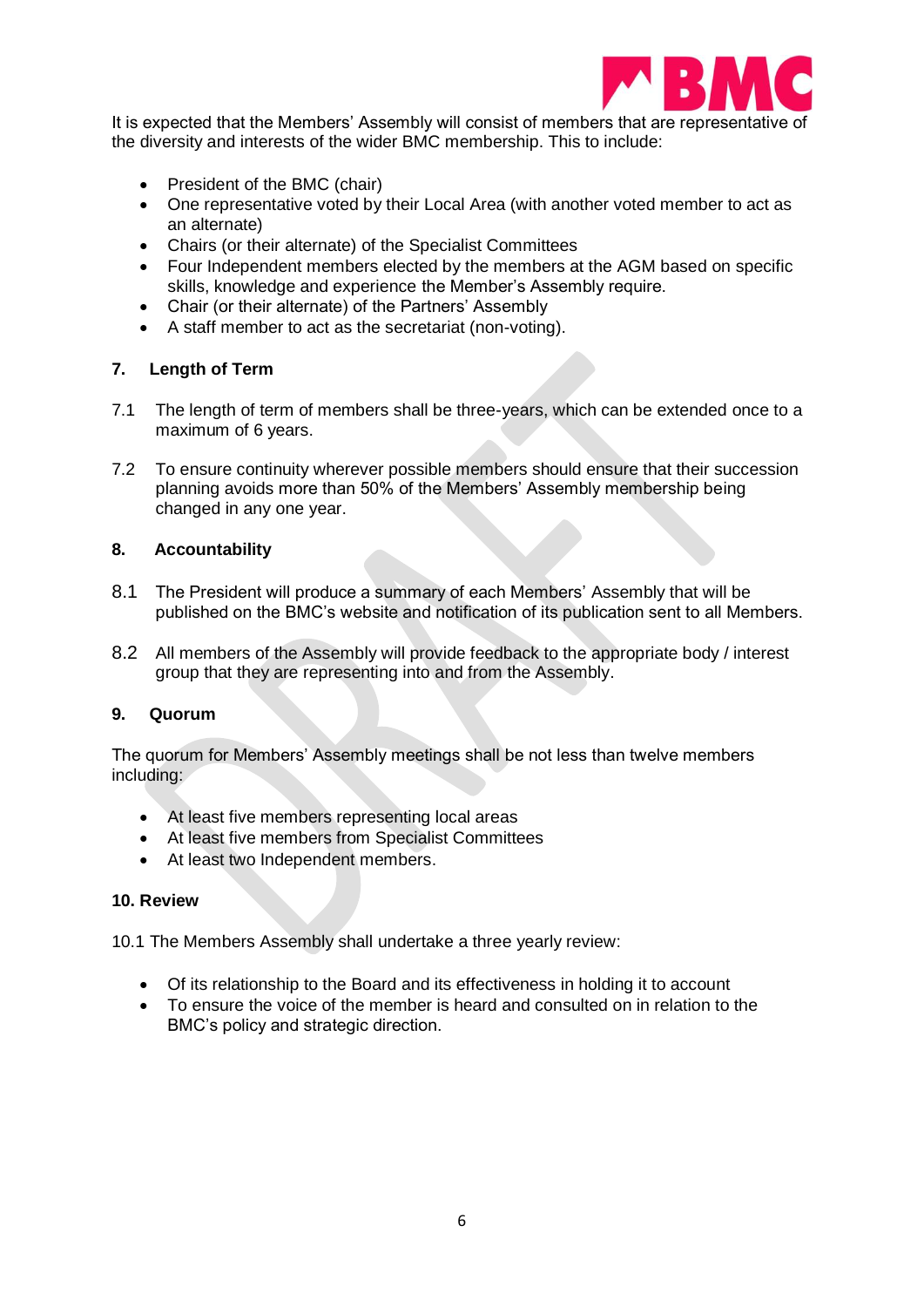

10.2 The Members' Assembly shall review itself annually, in partnership with the Board of Directors, to reflect whether or not it is representative in relation to the diversity and interests of the membership.

#### **11**. **Working Methods**

- 11.1 It is expected that the Members' Assembly and Board shall operate collaboratively and collectively, with a high level of trust.
- 11.2 The Members' Assembly and the Board will agree a Memorandum of Understanding (MoU) to ensure communications between both bodies are timely and appropriate. This will only be referred to in exceptional circumstances*.*

#### **12. Meetings**

- 12.1 The Members' Assembly shall meet not less than four times each year and the timing of them shall be synchronised to that of the Board to ensure timely exchange of views.
- 12.2 The meetings shall be held in venues across England and Wales.

#### **Appendix**

#### **Draft Members' Assembly Standing Agenda**

- 1. Welcome, Introductions and Conflicts of Interest
- 2. Previous Actions
- 3. Chairs Report
- 4. Board Report
- 5. Local Issues for Discussion
- 6. Feedback from members
- 7. Resolution Proposals (ties in with proposed AoA changes on Resolutions)
- 8. Any other Business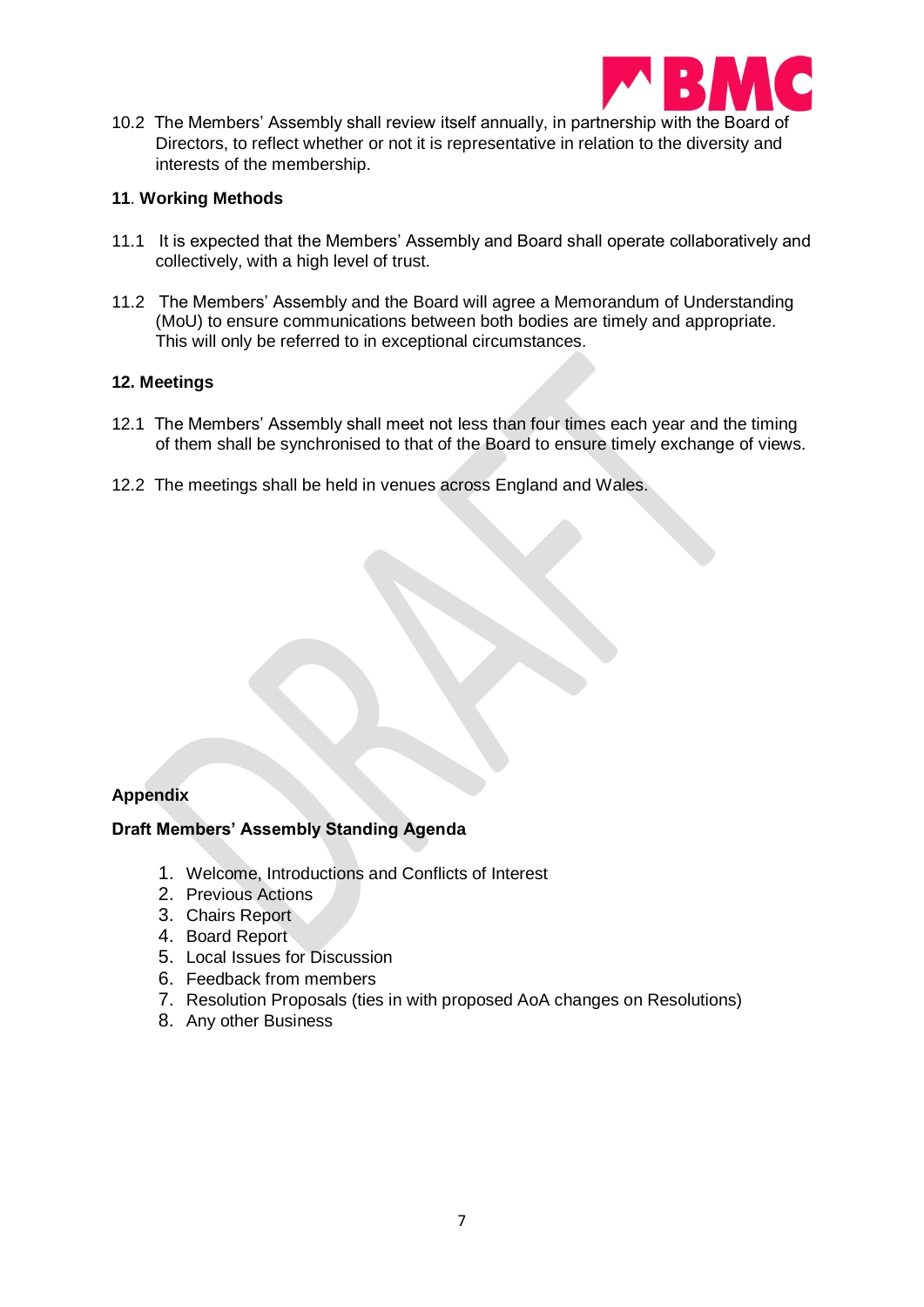

**Appendix Two**

# **Working Draft**

# **Terms of Reference for the Reconstitution of the**

# **National Council – Interim State**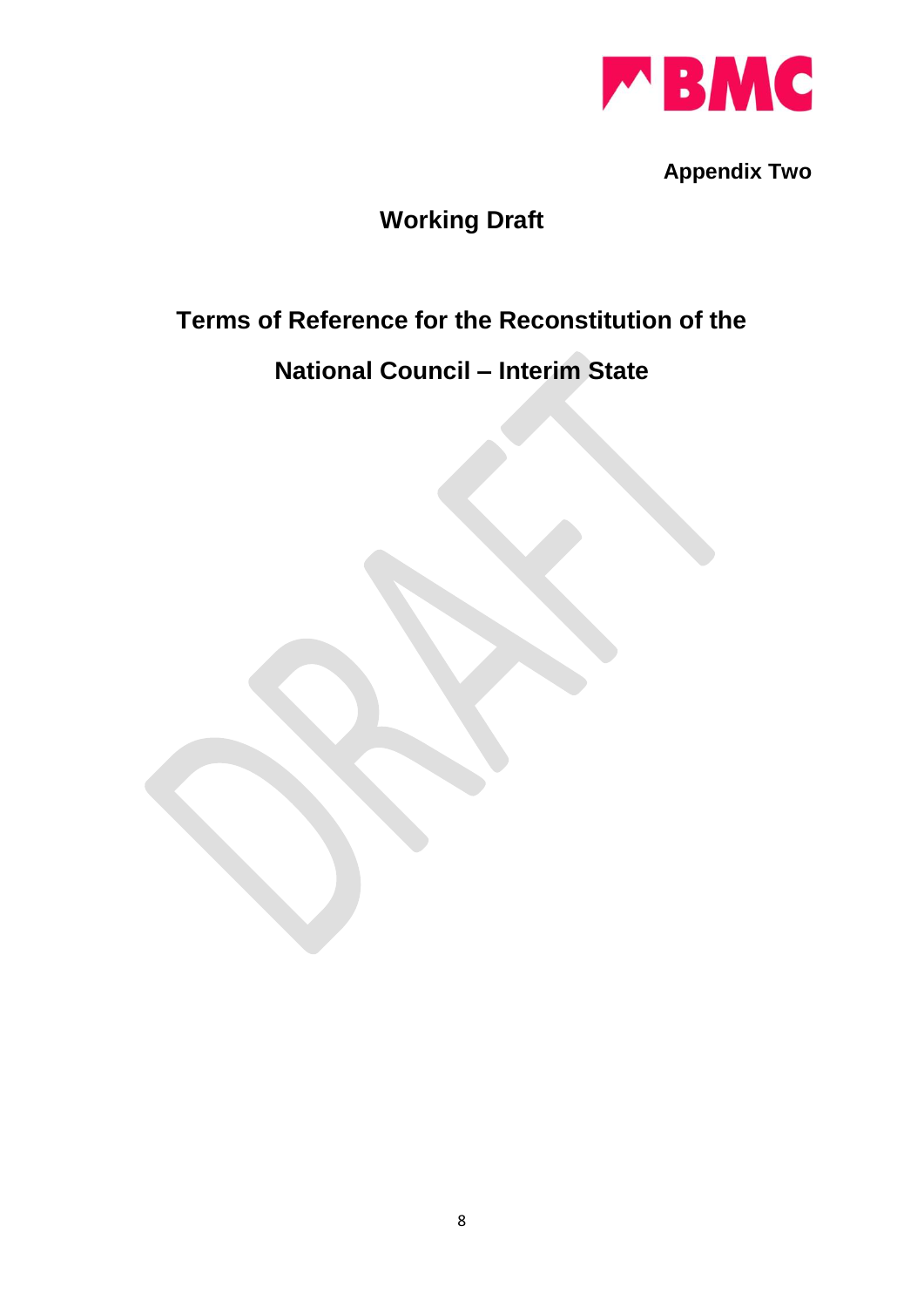

#### **Draft Terms of Reference**

- **1. Name of group:** National Council
- **2. Date Terms of Reference Written:** November 2018
- **3. Date to be Reviewed:** These Terms of Reference will lapse when the "Future replacement for the National Council" is formalised, and approved by both the Board and the existing National Council. It is planned that at the latest this change will be completed at the 2020 AGM.

#### **4. Purpose of the National Council**

- 4.1 To represent the BMC Members to the BMC Board of Directors.
- 4.2 To consult with and constructively challenge the Board on behalf of the Members.
- 4.3 To hold the Board to account on the members' behalf of the Members.
- 4.4 To be consulted upon decisions made by the Board and / or make determinations in relation to termination of membership.
- 4.5 To provide an intermediary forum between the Board and the Members, contributing to ensuring effective communications between the Board and the Membership.
- 4.6 To provide approval of and be consulted upon as the case may be, in regard to the Reserved Matters as stated in the Articles of Association (16<sup>th</sup> June 2018).
- 4.7 To appoint up to three Directors, subject to the approval of the Voting Members at the next General Meeting, to represent the National Council on the Board.
- 4.8 To make appointments to fill any vacancies in the Elected Officers until the next General Meeting.
- 4.9 Under normal circumstances the Members' Assembly will be consulted with in relation to resolutions put forward to a General Meeting.
- 4.10 Under exceptional circumstances the National Council can call a General Meeting subject to the procedure set out in the Articles (12.2, June 2018).
- 4.11 To carry out any other functions, as delegated by the Board.

#### **5. Chair**

- 5.3 The Chair shall be the elected BMC President.
- 5.4 If at any meeting the Chair is not present within 10 minutes after the appointed starting time, the members present may choose one of their number to be chair of the meeting.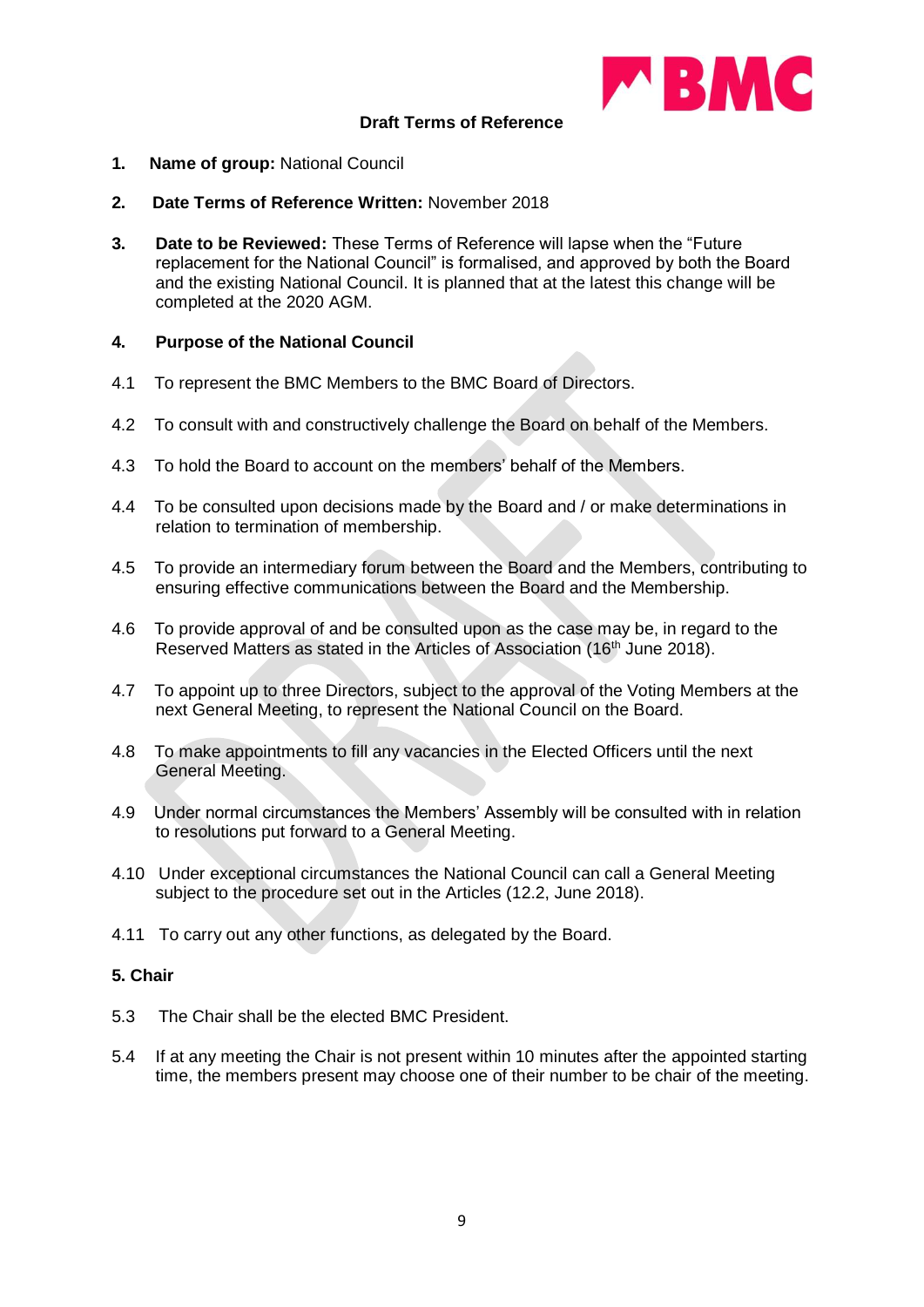

## **6. Membership**

The membership of the National Council is specified in Article 16.3 of the BMC Articles of Association. This includes:

- President of the BMC (chair)
- The Elected Officers (ex officio)
- The CEO (ex officio)
- Two representatives from time to time elected from each Area in accordance with the usual practices of that Area ("Area Reps") and
- Up to 5 persons co-opted by the National Council ("Co-opted Councillors").

## **7. Length of Term**

The length of term that a councilor serves is governed by the BMC Articles of Association and specifically Articles 16.4 through to 16.9, which are replicated below:

- 7.1 The ex officio Councillors shall serve in office for so long as they occupy the office which entitles them to be a Councillor.
- 7.3 In the event of a vacancy in the office of an ex officio Councillor or in the event such person does not consent to act, the position will remain vacant.
- 7.4 Subject to Article 28.5.2 within the BMC Articles of Association, the Area Reps will serve for so long as the relevant Area determines.
- 7.5 The Co-opted Councillors shall serve in office for one year, but may be re-appointed for up to six consecutive years.
- 7.6 No person shall be eligible to serve as an Elected Officer or a Councillor unless that person is either an Individual Member or a Club Member.
- 7.7 A Councillor shall cease to hold office in any of the circumstances in which a Director would cease to hold office under Article 22 within the BMC Articles of Association.

#### **8. Accountability**

- 8.3 The President will produce a summary of each National Council Meeting that will be published on the BMC's website and notification of its publication sent to all Members.
- 8.4 All members of the National Council will provide feedback to the appropriate body / interest group that they are representing into and from the National Council.

#### **9. Quorum**

The quorum for National Council meetings shall be not less than ten Councillors - Reference BMC Articles of Association – Article 16.11.